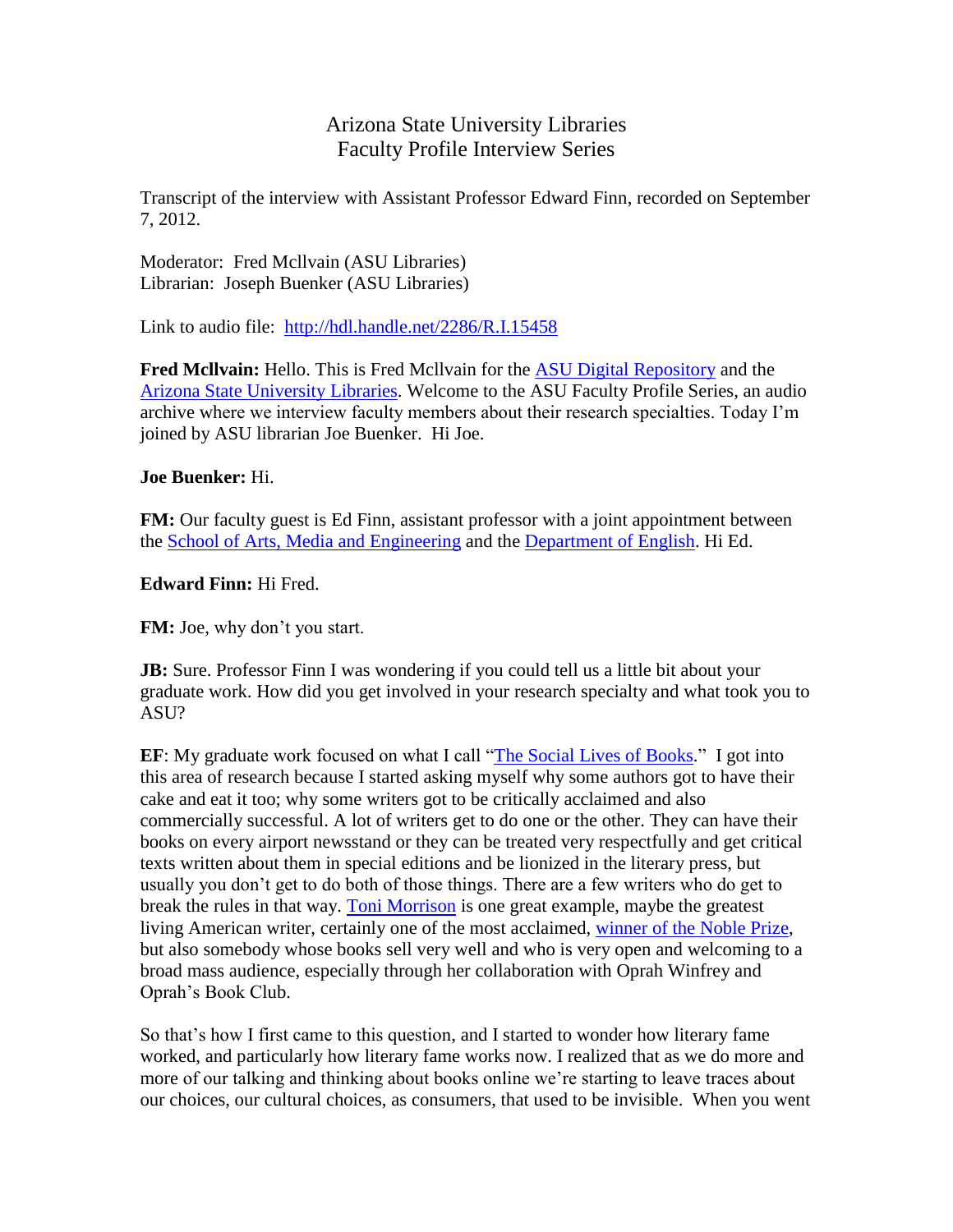into a bookstore and you bought a book, that was just between you and your bookseller. But now all of these computational systems are tracking and aggregating our choices, and websites like Amazon, LibraryThing, and Goodreads use that information to construct vey sophisticated models about how people are reading, or at least how people are buying and talking about books. So I realized that there is all this new data out there. These new ecologies of information, cultural information, information about taste and acts of distinction. When you choose to buy one book instead of another book you are making a particular kind of distinction, or when you list books together and you say "these are my top ten books of 2011," you're making another kind of distinction.

So what I realized was, first of all, that there's all this new data out there; and that's a really exciting prospect. We can start to make bigger claims than we used to. Traditional literary analysis is about one person, or a handful of people, and their encounters with a particular text. Now we can expand the circle a little bit and talk about how a whole community of readers talks about a whole cluster of texts. Book reviews are really about establishing a context for a book. Like music reviews, or anything else, you have this new thing, and you have to describe it to people who haven't experienced it for themselves. So you have to use familiar waypoints, familiar constellations. So you take this new star and you tell people where in the sky it fits, what constellation of other books and writers it connects to. So, those are all ways that we as human beings read beyond an individual text, and we have this whole set of other books and ideas, characters and conversations in mind as we read. So I found it really exciting that I could start to look at that through the [methodology of Network Analysis.](http://edfinn.net/page/2/)

**JB:** So I would just like to ask you a question. In [your dissertation](http://purl.stanford.edu/mk148kb9574) one of the authors you studied was Toni Morrison. I did a little research on you, and you have a chapter in a new book coming out on Morrison's digital networks, ["Mapping the Digital Networks of](http://www.umass.edu/umpress/title/codex-hypertext)  [Toni Morrison."](http://www.umass.edu/umpress/title/codex-hypertext) Could you tell us a little bit about that research?

**EF:** Absolutely. As I said earlier, I think Morrison is one of the best examples of a writer who crosses over between critical acclaim and commercial success. So when I talk about networks in my research, I mean networks of people, and networks of books, primarily. On the most basic level what I did was, I looked at book reviews and I looked at what are called recommendation networks. For book reviews, I created a little dictionary of keywords that included authors names, the titles of other books that were mentioned in reviews, and I looked at how people mentioned those keywords together in their reviews of books on a paragraph level. So I would look at a New York Times review of Beloved, for example, and I would see that people mentioned Toni Morrison and Beloved in the same paragraph, no surprise there, but maybe they would mention William Faulkner, and that would be interesting, or they might mention another author; they might mention Toni Cade Bambara.

And, what you begin to see as you do this, and what I did was, I assembled a whole archive of reviews. I looked at a set of four or five major national newspapers and four or five major national magazines that all reviewed books consistently; and they were some of the premier book review organs in the public sphere, in the U.S. So, if you got a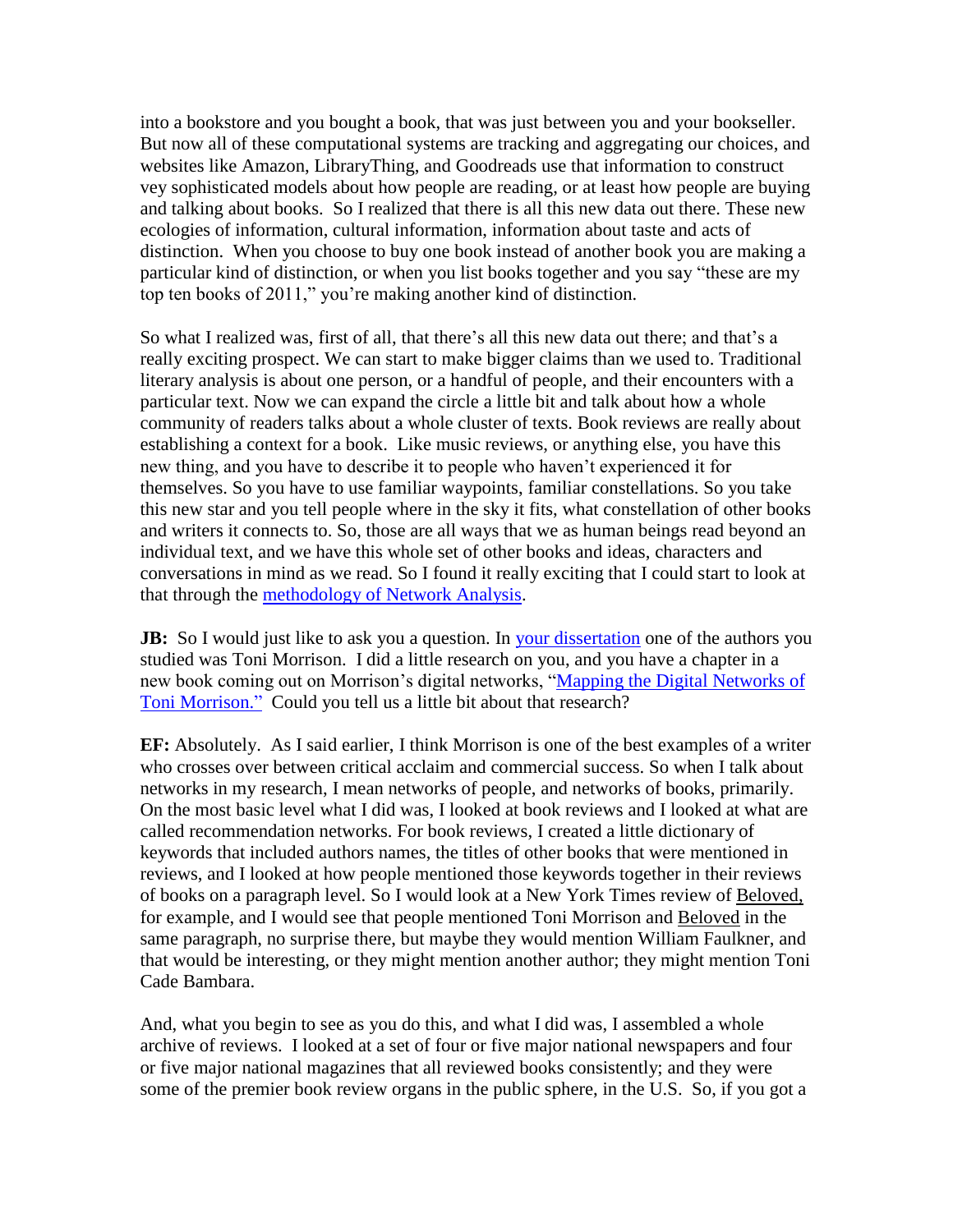book review in one of these places that was pretty good; if you got a book review in several of them you knew you were really making it.

I started to look at the networks of topics and people that were mentioned in these reviews and then I did the same thing with reviews on Amazon. So there people are also reviewing books and also mentioning other authors saying "this book reminds me of a book by this other person," or "this book is nothing like the book by this other person." And I used those connections as well to create these maps, these network diagrams, of how these different entities are connected together. So I used the idea of network analysis which emerged, which is used quite frequently in Sociology to explore relationships between people or other cultural entities.

So in my world, the network analysis I'm doing is looking at connections between books. So the entities that I'm networking are the books and the authors, and then the links between them are these references where they shared connections through a paragraph in a book review. There might be a really strong connection between Toni Morrison and Beloved because people mention that book a lot. There might be a weak connection between Toni Morrison and some other new author, or fringe author. And by looking at these in aggregate you begin to develop a perspective on a whole literary ecosystem of authors and texts and how they connect together.

**JB:** Did you see any differences? You mentioned some of the traditional book review sources, like maybe the New York Times, Chicago Tribune, some major American newspapers, and then the online analysts, if you will, like the Amazon reviewers. Were there any noticeable differences between what was being referenced in those reviews, in terms of the networks you were describing?

**EF:** Absolutely. This is where I think my research became really interesting for me, is that, we're at this point where the traditional gatekeepers of culture are shifting. In the old days it really mattered whether you got your book reviewed in the New York Times or not because that's how most people heard about new books. Now through websites like Amazon and LibraryThing, there are many other ways that you can hear about a book, and there are many other cultural arbiters, critics, who can shift your opinion, who can write a review that you might read. When you go on Amazon you'll see reviews from everyday people positioned almost as prominently as the professional reviews of the book. And those everyday reviewers have a huge influence on whether a book sells or not.

So the kinds of discourse that the professional reviewers and everyday or consumer reviewers on websites like Amazon have are quite different. With Morrison there are a couple of really striking differences. First was Oprah's Book Club. Many people who read Morrison come to Morrison through Oprah's Book Club, and Morrison is really committed to creating new communities of readers through the Book Club, through the Oprah television show, getting people to read, who might not otherwise read. She recorded an audio book version of one of her novels and she even trimmed her own novel for the audio book to make it shorter, so it would be easier for busy mothers and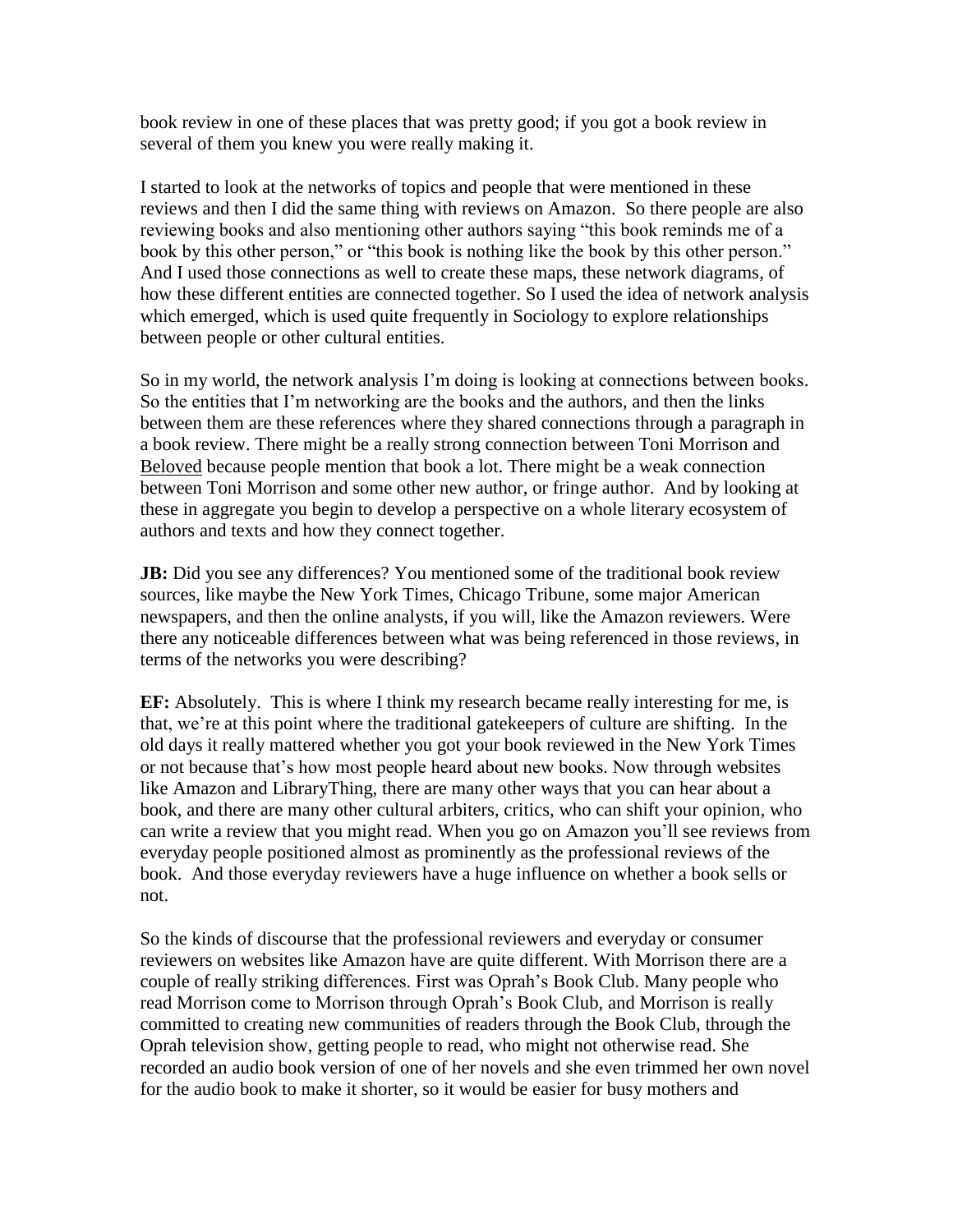commuters to read. And, of course, the demographics of the Oprah Winfrey Show are quite interesting: predominantly women, a predominantly mainstream white audience. So, it's very interesting to think about Toni Morrison appealing to this mainstream American audience, and her literature of course is deeply involved in questions of race, and questions of gender, and ethnicity, and minority positions in society. And there she is making this really sincere effort to communicate with these people, and you'll see a middle aged white mom on Oprah saying "I really identified with your characters," "I really identified with your book" and it's a very interesting moment in cultural politics in the U.S. to see that happen.

**JB:** Did you get a sense that the film versions of any of Morrison's writing like Beloved in particular, is that mentioned in any of the book reviews? Did that draw new readers?

**EF:** I think that was a much smaller influence than the Book Club itself, but then the other major influence is actually teaching. One of the strongest words or clusters of words in Morrison's reviews on Amazon were things like English, A.P. lit., American literature, teacher, all of these words that indicated that people were reading these books for some kind of class. And I think that's a really interesting moment where we see how these networks that I'm looking at also connect to the idea of the American Literary Canon.

So the network is basically just a list that's in two dimensions. You have a list of things that connect to other things. And a list is the foundation, is the core, of how we decide what's in the Canon and what's not. What's on the list and what's not on the list. What's on the syllabus and what's not on the syllabus. And so what's very interesting about Morrison as a writer is that her incredible success has catapulted her right to the heart of the American Literary Canon. She's on hundreds, if not thousands, of high school syllabi and college syllabi, and that's part of why she's discussed in the context of writers like Faulkner and Hemingway, all of these dead white males, who Morrison now is right up in their company in terms of prestige. And you see that reflected through the pathways that everyday readers are taking to get to her work, they're taking them through school.

**JB:** You mentioned that your dissertation focuses on digital aspects of American literature and author reception and that's a part of what is called [Digital Humanities,](http://www.ach.org/) and you are involved in [digital humanities for](http://ihr.asu.edu/initiatives/geospatial-humanities/digital-humanities) the University. I'm just curious if you can tell us a little bit more of what digital humanities means to you? Whether you consider yourself a digital humanist, and if you're integrating some of this into your teaching, besides your research?

**EF:** Absolutely. I do consider myself a digital humanist and what that means to me is that I use new computational methodologies, and even methodologies from other disciplines like social network analysis, which you could do with a pencil and paper, and I'm adapting them to literary questions. There are a lot of different ways to do that and people have different schools of thought. My approach is really to focus on the middle ground, so think about how new technologies are changing our literary experiences, our cultural experiences. My [dissertation](http://purl.stanford.edu/mk148kb9574) fundamentally looks at how people are reading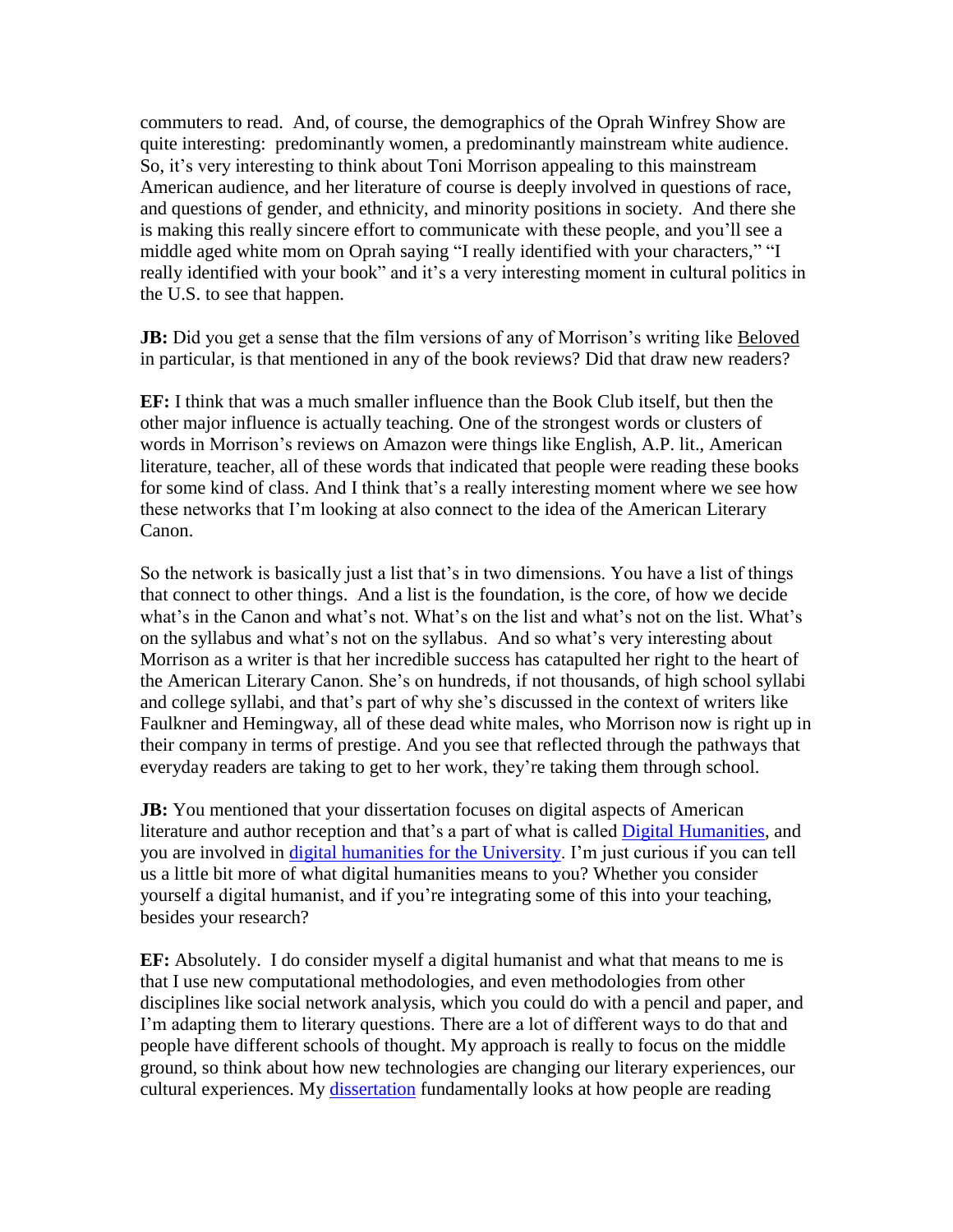differently and talking about books differently. And to me that's one of the best things that digital humanities can do, to not just explore new tools, but to think about how our tools, our thinking, are shaping our cultural analysis, are shaping the kinds of conversations we can have about the Humanities.

So on a fundamental level I think we need to recognize that what the Humanities means is also changing because the ways that we engage with one another. You know literature is the fundamental, the only real way we have to step inside somebody else's head. Now we have all of these new forms, and new media that we're using to do that. And I think that's a really important question for the Humanities in general.

**JB:** One of the things I just wanted to ask you a little bit more, that was interesting. You mentioned kind of the form, there was a transactional approach when you would buy a text. You bought the text. You took the text home. You read or you didn't read it, and maybe you talked to a friend or family member but it didn't make it online or anything like that. Nowadays, when you buy a book, even a used book from Amazon, they follow it up and ask you to write a review for it. Which is pretty interesting because obviously the model is kind of changing.

**EF:** Absolutely. I think we are just at the beginning of a whole new mode of reading, a kind of collective reading. Because increasingly we are going to be using these digital devices, not just to buy stuff but to read it. And they are going to be able to track how far along we've read, how quickly we've read things. There are already start up companies who are exploring this as a kind of research and market analysis for publishers. In my own teaching I'm really excited to explore new kinds of reading, new forms of reading that we can do by having all of our students read something online.

Imagine reading an article for class and seeing the notes that everybody else made on the same article, or collaborating in teams to annotate something. Annotation and marginalia are really important ways in which we talk back to books, and we write into books. "The Talking Book" is actually an African American literature, that I think Morrison is very familiar with, and that is something that we are going to do more and more of with our new digital tools.

**JB:** A couple of interesting things came up. You mentioned that authors are getting reviewed in more places perhaps, but that leads me to questions about all of that exchange between the author and the reviewers, the readers, things like that. I don't have a lot of experience personally with tweeting, but I'm wondering if things like that, um, I know Sherman Alexie, for example, has his own website. He tweets. I wonder how authors are responding to getting criticism, positive or negative, real time from people about newly released books. Do you know a little bit about that or have anything on that to share?

**EF:** Yeah, absolutely. I think another effect of our increasingly digital literary landscape is that the rules of authorship are changing too. One of the other authors that I talk about in my [dissertation](http://purl.stanford.edu/mk148kb9574) is Thomas Pynchon, who might be the last anonymous American